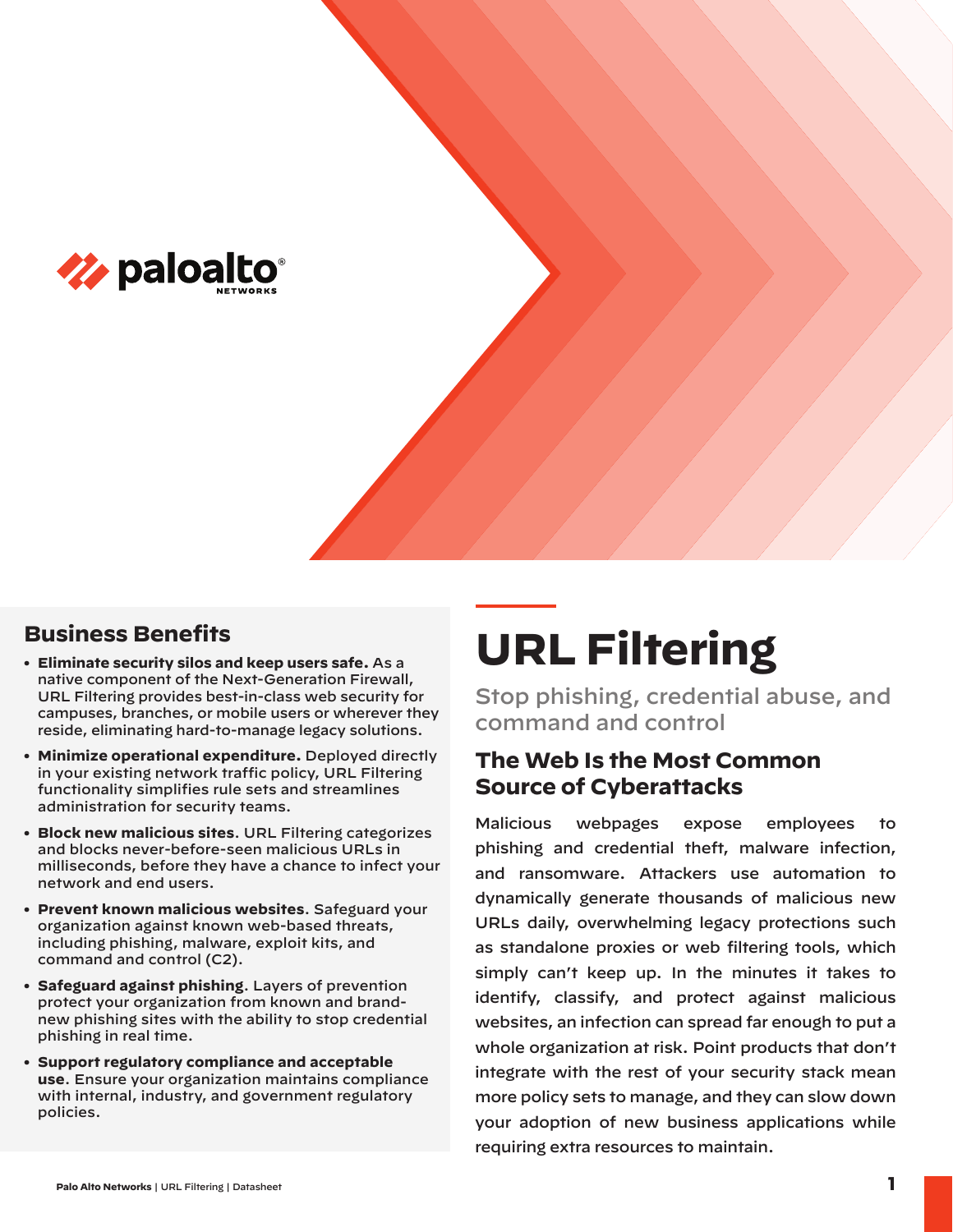# **Safe Web Access Through Integrated Protection**

Enabling safe web access requires a natively integrated approach that extends your Next-Generation Firewall policy with easy-to-set web controls that automatically detect, prevent, and control threats. Beyond simply allowing and blocking websites, Palo Alto Networks URL Filtering uses machine learning to identify and prevent new and unknown attacks inline, blocking threats before your users can even access them.

The service analyzes URLs and classifies them into benign or malicious categories, which you can easily build into your Next-Generation Firewall policy for total control of web traffic. These categories trigger complementary capabilities across the Next-Generation Firewall platform, enabling additional layers of protection, such as targeted SSL decryption and advanced logging. Alongside its own analysis, URL Filtering uses shared threat information from WildFire® malware prevention service and other sources to automatically update protections against malicious sites.

# **Key Capabilities**

## **Machine Learning-Powered Prevention**

The URL Filtering subscription stops new threats before your users can access them. Enabling machine learning directly on your Next-Generation Firewall, it stops never-before-seen phishing and JavaScript attacks inline, preventing them from being unleashed on your organization. It identifies and prevents malicious URLs instantly, before they have a chance to infect your organization.

## **Total Control of Web Content**

Web policy is simply an extension of your firewall policy. Your Next-Generation Firewall uses URL Filtering to identify URL categories, assign risk ratings, and apply consistent policy. Multiple URL categories and risk ratings can be combined in nuanced policies, allowing for precise, exception-based enforcement, simplified management, and granular control of web traffic through a single policy table. You can block dangerous sites that may be used in phishing attacks, exploit kit delivery, or C2 while still allowing employees the freedom to access web resources they need for business purposes.

## **Selective Web Traffic Decryption**

Targeted decryption helps you further reduce risk. You can establish policies to selectively decrypt TLS/SSL-encrypted web traffic, maximizing your visibility into potential threats while keeping you compliant with data privacy regulations. Specific URL categories, such as social networking, webbased email, or content delivery networks, can be designated for decryption, while transactions to and from other types of sites, such as those of governments, banking institutions, or healthcare providers, can be designated to remain encrypted. You can implement simple policies that enable decryption for applicable content categories with high or medium risk ratings. Selective decryption enables optimal security posture while respecting confidential traffic parameters set by company policies or external regulations.

## **Credential Phishing Prevention**

Protect user logins and passwords in real time. URL Filtering analyzes potential credential phishing pages, conclusively identifying them and preventing access through the "phishing" URL category. In an industry first, URL Filtering detects and prevents in-progress phishing attacks, preventing credential theft, by controlling sites to which users can submit corporate credentials based on the site's URL category—all with zero false positives. This enables you to block users from submitting credentials to untrusted sites while still allowing them to submit credentials to corporate and sanctioned sites.

## **Customizable Categories**

Tailor categories and policies to organizational needs. Although URL Filtering utilizes a defined set of categories, different organizations may have different needs around risk tolerance, compliance, regulation, or acceptable use. To meet your organizational requirements and fine-tune security policies, your administrators can establish custom categories by combining multiple existing categories to create new ones. For example, combining the "high-risk," "financial-services," and "newly-registered-domain" categories would create a powerful new category, enabling policy to be enacted upon any site that meets these criteria.

#### **Analysis of Cached Results and Translation Site Filtering**

Maintain tight control over common policy evasion tactics. URL Filtering policies can be enforced even when attacks use common evasion tactics, such as cached results and language translation sites. This is accomplished through:

- **• Search engine cached results prevention:** URL Filtering policies are applied when end users attempt to view the cached results of web searches and internet archives.
- **• Translation site filtering:** URL Filtering policies are applied to URLs that are entered into language translation websites (e.g., Google Translate) as a means of bypassing policies.

## **Safe Search Enforcement**

For strict control over search results, Safe Search Enforcement allows you to prevent inappropriate content from appearing in users' search results. With this feature enabled, only Google, Yandex, Yahoo, or Bing searches with the strictest safe search options set will be allowed, and all other searches can be blocked.

## **Customizable End User Notifications**

Each organization has a different approach to informing users when they attempt to visit webpages that are blocked according to policy and the associated URL Filtering profile. Administrators can notify users of a violation using a custom block page, which can include references to username and IP address, the URL a user is attempting to access, and the page's URL category, in addition to a customized message from the administrator.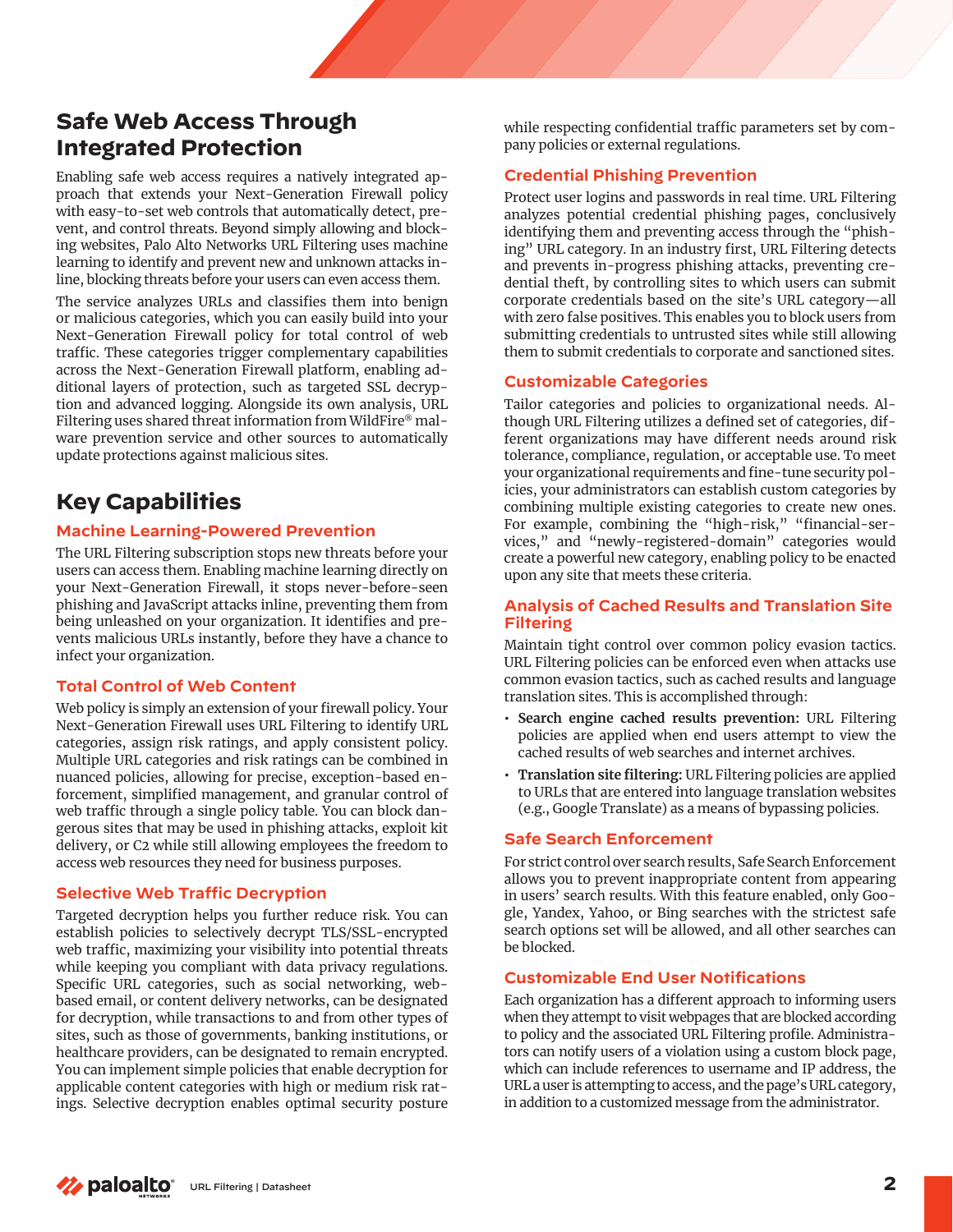To put some web activity ownership back in users' hands, administrators have two control options when users attempt to access risky pages:

- **• Continue** displays a customized warning page with a "Continue" button. This presents an opportunity to educate users about the risks of their requested sites and allows them to proceed if they feel the risks are acceptable.
- **• Override** requires users to enter a configurable password to create a policy exception and continue. This allows users to access potentially critical sites with approval from the administrator.

# **The Power of Palo Alto Networks Security Subscriptions**

## **Advancing Prevention for Web Security**

Today, cyberattacks have increased in volume and sophistication, using advanced techniques to bypass network security devices and tools. This challenges organizations to protect their networks without increasing workloads for security teams or hindering business productivity.

Seamlessly integrated with our industry-leading Next-Generation Firewall platform, our cloud-delivered security subscriptions coordinate intelligence and provide protections across all attack vectors, providing best-in-class functionality while eliminating the coverage gaps disparate network security tools create. Take advantage of market-leading capabilities with the consistent experience of a platform, and secure your organization against even the most advanced and evasive threats.

Benefit from URL Filtering or any of our security subscriptions:

**• Threat Prevention:** Go beyond a traditional intrusion prevention system (IPS) to automatically prevent all known threats across all traffic in a single pass.

- **• WildFire:** Ensure files are safe with automatic detection and prevention of unknown malware with industry-leading cloud-based analysis.
- **• DNS Security:** Disrupt attacks that use DNS for C2 and data theft without requiring any changes to your infrastructure.
- **• IoT Security:** Protect Internet of Things (IoT) and OT devices across your organizations with the industry's first turnkey IoT security solution.
- **• GlobalProtect™ network security for endpoints:** Extend Next-Generation Firewall capabilities to your remote users to provide consistent SaaS Security everywhere in your environment.

# **Operational Benefits**

The URL Filtering subscription enables you to:

- **• Benefit from shared intelligence.** Take advantage of bestin-class web security with easy-to-use application- and user-based policies, and tight integration with Threat Prevention and WildFire.
- **• Maintain total control over web traffic.** Use URL categories to automatically trigger advanced security actions, such as selective TLS/SSL decryption for suspicious sites.
- **• Automate your security.** Policy is applied to URL categories automatically, requiring no analyst intervention.
- **• Gain insight into user and URL activity.** IT departments can get visibility into URL Filtering and related web activity through a set of predefined or fully customized URL Filtering reports.

|                                                    | <b>URL Filtering</b> | <b>Advanced URL Filtering</b> |
|----------------------------------------------------|----------------------|-------------------------------|
| <b>URL filtering database</b>                      |                      |                               |
| ML-powered web categorization                      | $\checkmark$         | ✓                             |
| <b>Reputation/Risk ratings</b>                     | $\checkmark$         |                               |
| Domain history analysis                            | $\checkmark$         | $\checkmark$                  |
| Multi-category support                             |                      |                               |
| <b>Criteria matching</b>                           |                      |                               |
| Multi-language support                             |                      |                               |
| Automatic updates across all NGFWs                 |                      |                               |
| <b>Inline ML-based URL analysis</b>                |                      | $\checkmark$                  |
| <b>Inline instant prevention of malicious URLs</b> |                      |                               |
| Self-improving AI                                  |                      |                               |
| <b>Anti-evasion measures</b>                       |                      |                               |